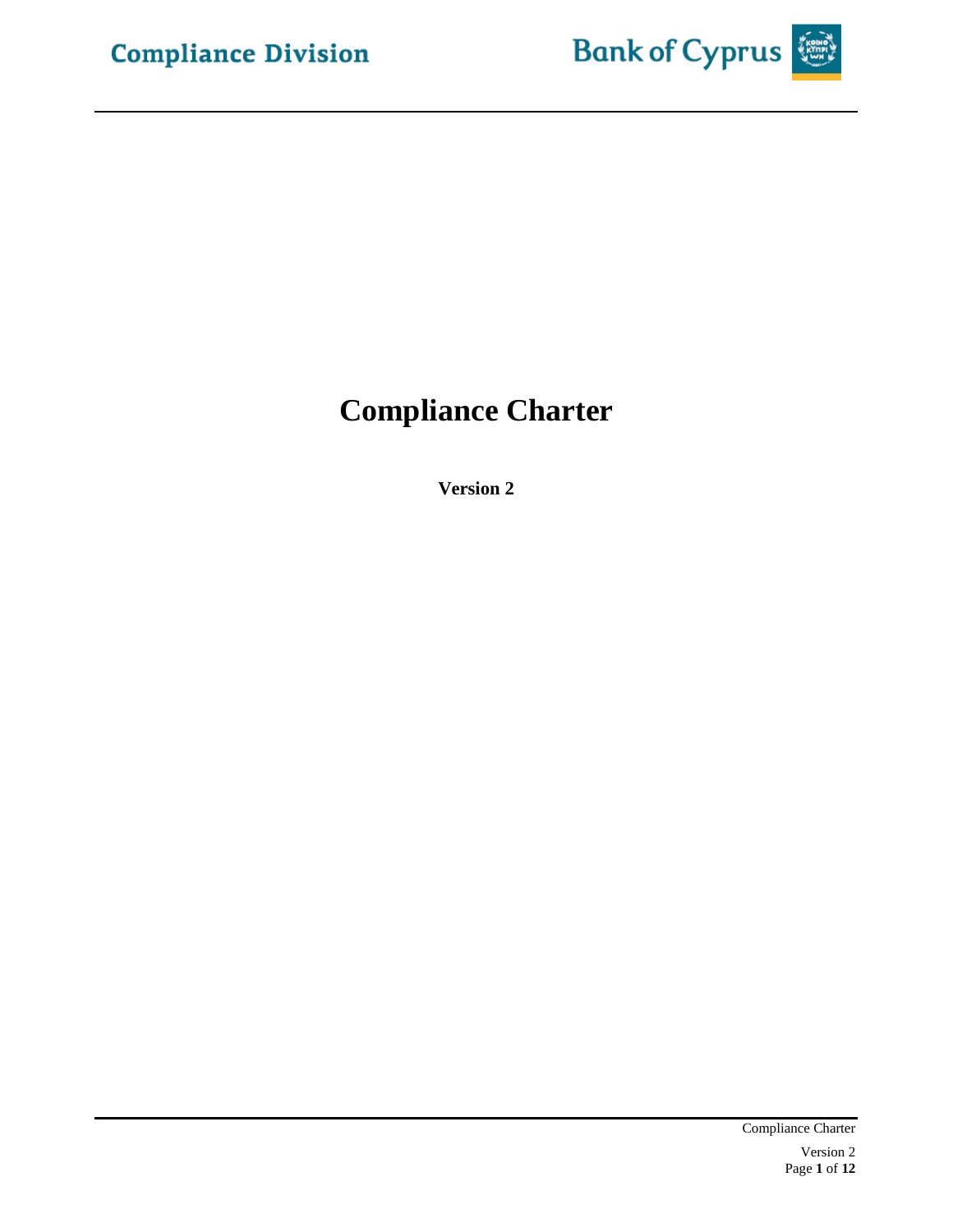# **Compliance Division**



## **INDEX**

| 1.  |                                                                                                          |  |
|-----|----------------------------------------------------------------------------------------------------------|--|
| 2.  |                                                                                                          |  |
|     |                                                                                                          |  |
|     | 2.1.1 Compliance Division role in Prevention of Money Laundering Activities & safeguarding the Bank from |  |
|     |                                                                                                          |  |
|     |                                                                                                          |  |
|     |                                                                                                          |  |
|     |                                                                                                          |  |
|     |                                                                                                          |  |
| 3.  |                                                                                                          |  |
| 4.  |                                                                                                          |  |
| 5.  |                                                                                                          |  |
| 6.  |                                                                                                          |  |
| 7.  | Relationship of Compliance with other Control Functions and Legal Services                               |  |
|     |                                                                                                          |  |
|     |                                                                                                          |  |
| 8.  |                                                                                                          |  |
| 9.  | Standards.                                                                                               |  |
| 10. |                                                                                                          |  |
|     |                                                                                                          |  |
|     |                                                                                                          |  |
|     |                                                                                                          |  |

### **LIST OF APPENDICES**

| Appendix<br>No. | <b>Name</b> |
|-----------------|-------------|
|                 |             |
|                 |             |

#### **List of Abbreviations**

| Abbreviation | <b>Explanation</b>              |
|--------------|---------------------------------|
| CEC          | <b>Chief Executive Officer</b>  |
|              | <b>Local Compliance Officer</b> |
|              |                                 |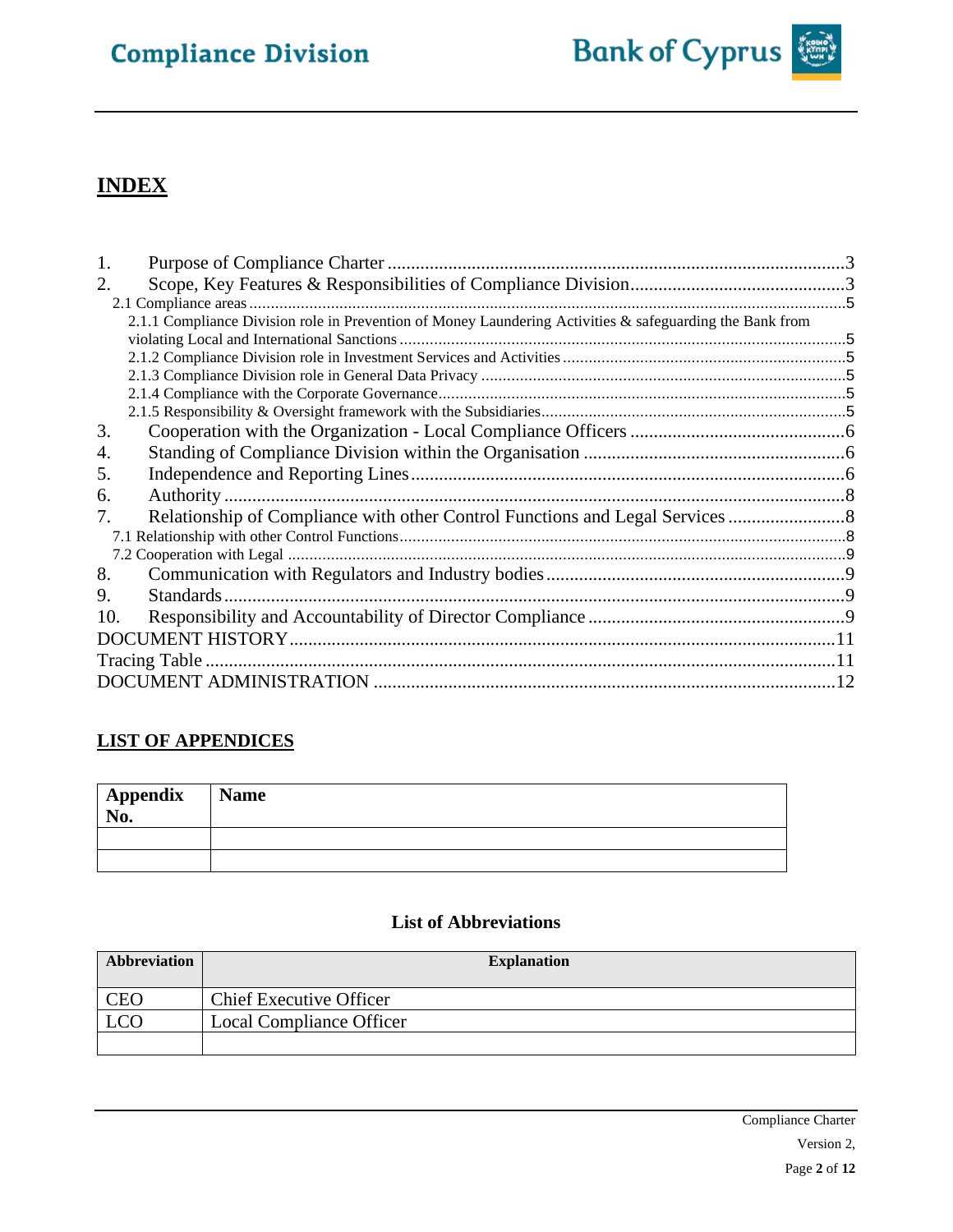## <span id="page-2-0"></span>**1. Purpose of Compliance Charter**

This Charter is prepared in compliance with the Central Bank of Cyprus Directive on Governance and Management Arrangements in Credit Institutions, dated July 2014.

This Charter is set to define the purpose, standing, authority and responsibility of the Compliance Function within Bank of Cyprus Group, as well as the reporting lines, the responsibilities and accountability of the Compliance Director.

#### **Compliance Mission**

#### **To effectively apply throughout the Group a corporate culture of ethics characterized by high standards of integrity, transparency, confidentiality and regulatory compliance.**

With this Charter, the Bank emphasises the importance of managing compliance risk and provides clear mandate to Compliance Division to oversee compliance of the Group with the regulatory framework as well as the management of compliance risk.

This Charter will be reviewed at least annually, or as needed to ensure it reflects developments in applicable laws and regulations, sound corporate governance, internal rules and policies as well as industry standards and best practices. The Charter is submitted for approval to the Audit Committee. It is available to all staff and on the website.

## <span id="page-2-1"></span>**2. Scope, Key Features & Responsibilities of Compliance Division**

The Compliance Division supports the Bank and its management in managing all forms of compliance risk (including regulatory, corporate governance, data privacy, financial crime and sanctions compliance risks) and embedding and improving compliance arrangements in all levels and structures of the Organization. It also ensures that the highest international standards and practices of corporate governance apply and that the Board's functioning is a model in reflecting these standards.

The scope of Compliance Division covers all relevant business areas of the Group (units, branches and subsidiaries in Cyprus and abroad as the structure of the Group might be from time to time).

Compliance scope includes but is not limited to establishing, implementing and maintaining an appropriate compliance framework set by the Compliance Governance Policy and supported by the compliance program, mechanisms, policies, procedures and activities as these are described by the four areas below:

#### **A. Regulatory framework**

• Identify and maintain a registry with all compliance obligations including compliance with laws, primary legislation, directives, rules and standards issued by legislators and supervisors, market conventions, codes of practice promoted by industry associations etc.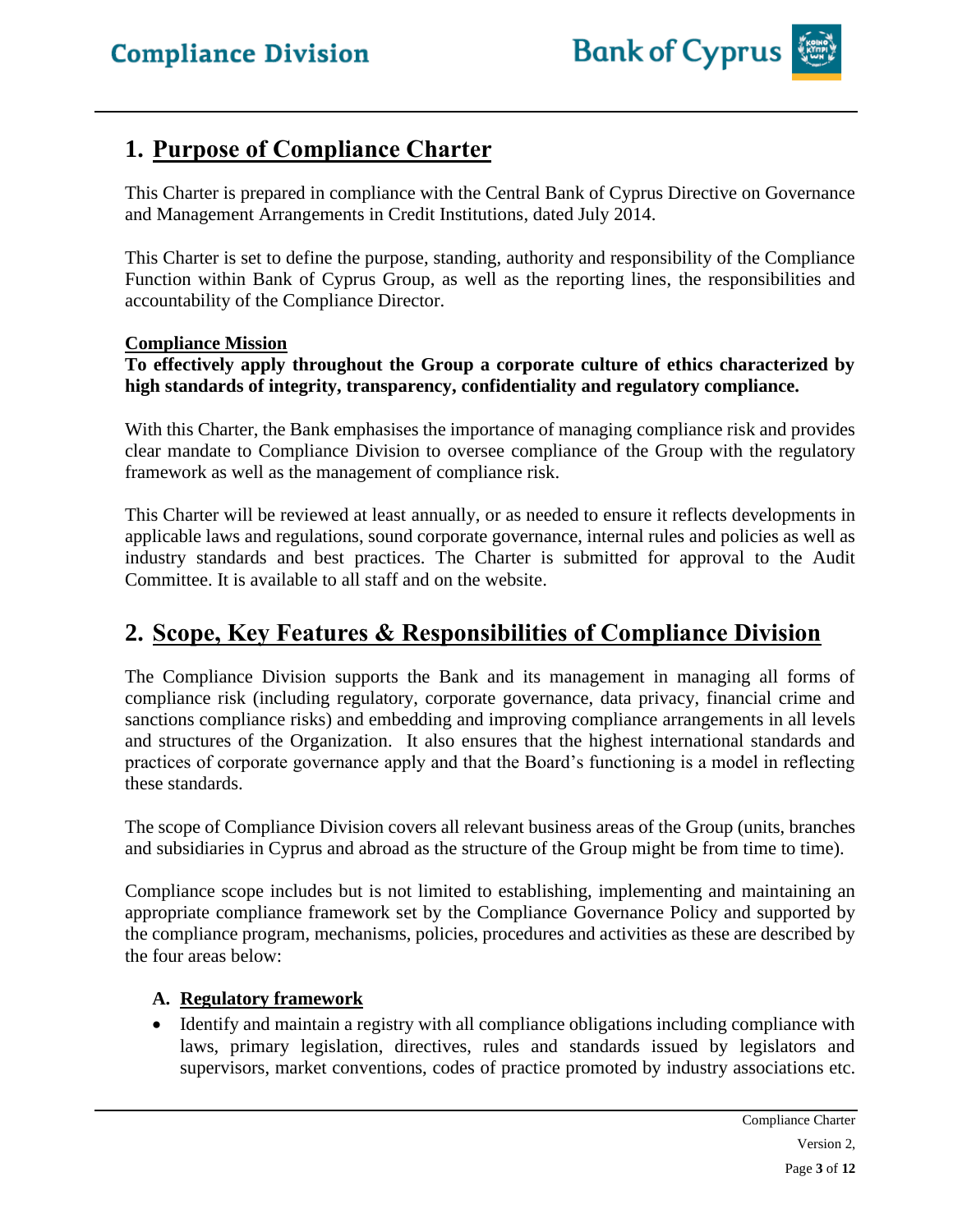These go beyond what is legal obligation and embrace broader standards of integrity and ethical conduct.

- Assess the possible impact to the Group of any changes in the legal or regulatory environment.
- Facilitate and monitor the implementation of actions to ensure timely and effective compliance with regulatory obligations.

#### **B. Risk identification, assessment, monitoring**

- Carry ourt risk assessment to identify, and ensure proactive management, reporting and where necessary escalation of compliance risks.
- Perform compliance reviews in accordance with the relevant methodology, identifying compliance weaknesses and risks. Make recommendations for mitigating such risks and report their findings as appropriate and follow up timely implementation of mitigating actions.
- Provide annual assurance to the CEO as to the effectiveness of compliance policies, procedures and monitoring activities highlighting any significant compliance issues and risks.

### **C. Compliance culture - raising awareness and advisory services**

- Promote and facilitate a corporate culture of compliance, integrity and ethical values within the institution based on full understanding of regulations, national and international standards and best practices available, the compliance risks faced and how these risks are managed in line with corporate values, code of ethics and code of conduct.
- Raise awareness and ensure compliance culture is appropriately disseminated at all hierarchical levels by developing policies, examples, communication and training for all staff regarding the need for compliance and their responsibilities relevant to compliance.
- Assist, support and advise the Board of Directors and/or its Committees, the Senior Management and other relevant staff in fulfilling their responsibilities to manage compliance risks by using a risk-based approach to align business objectives with the Organisation's risks appetite.
- Provide guidance to all staff upon receiving orally or in writing compliance queries.
- Participate in an advisory capacity, providing guidance on compliance obligations, risks and controls in establishing new products, services, new projects and procedures as well as for the development of new markets and significant changes to existing ones. In addition, Compliance verifies that new products and procedures comply with the current legal environment and business standards, taking into account known upcoming changes to the legislative framework, regulations, supervisory requirements and busines standards.

### **D. Compliance Reporting**

Compliance Division submits periodic as well as ad hoc reports to the Audit Committee on matters relating to its purpose, authority, responsibility, and performance in relation to the Compliance Programme as this is reflected in its annual action plan. Such reporting includes information on compliance regulatory or internal developments, significant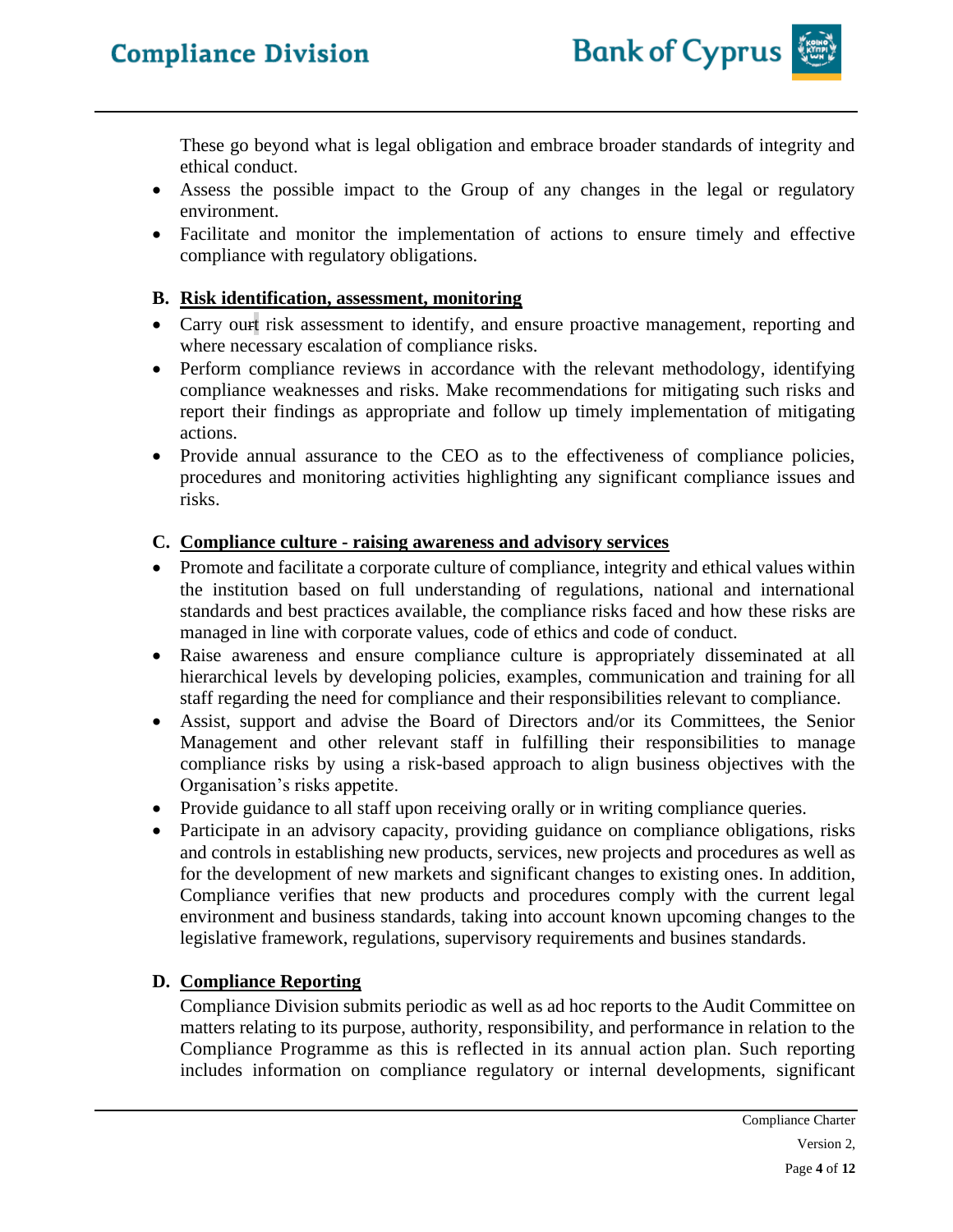compliance risks or control issues or breaches and incidents identified during compliance reviews etc and recommendations on how to mitigate such risks. Periodic reports may also be submitted to competent authorities as per regulatory requirements.

### <span id="page-4-0"></span>**2.1 Compliance areas**

The specific areas are presented in the Compliance Governance Policy. However, for the purpose of this document the following areas are noted.

### <span id="page-4-1"></span>**2.1.1 Compliance Division role in Prevention of Money Laundering Activities & safeguarding the Bank from violating Local and International Sanctions**

The Compliance Function is responsible to ensure compliance with the Prevention and Suppression of Money Laundering Activities Law and the Central Bank of Cyprus directives and circulars for the prevention of money laundering and terrorist financing, as well as the CBC Sanctions Directive, as these are amended from time to time. The Manager Financial Crime & Sanctions Compliance Department, reporting to the Compliance Director, is the appointed Anti Money Laundering Compliance Officer of the Bank, a role provided in the relevant legislation.

### <span id="page-4-2"></span>**2.1.2 Compliance Division role in Investment Services and Activities**

Compliance Function is involved in the development of policies and procedures relating to the provision of investment services and ancillary services in accordance with the investment Services and Activities and Regulated Markets Law as this is amended from time to time.

### <span id="page-4-3"></span>**2.1.3 Compliance Division role in General Data Privacy**

The Compliance Function is responsible to design an adequate framework of policies and procedures as well as relevant monitoring and assurance activities to ensure compliance with the General Data Privacy Regulation and relevant European and local directives and guidelines issued from time to time. The Bank has appointed a Data Privacy Officer, as per relevant legislation, reporting to the Compliance Director. The Data Privacy Officer responsibilities are described in the Data Privacy Compliance Policy.

### <span id="page-4-4"></span>**2.1.4 Compliance with the Corporate Governance**

The Director Compliance Division is also appointed as the Company's Corporate Governance Officer (a role provided in the Cyprus Stock Exchange Code) and for this role he reports directly to the Nominations and Corporate Governance Committee. The relevant responsibilities are described in the Corporate Governance Policy.

### <span id="page-4-5"></span>**2.1.5 Responsibility & Oversight framework with the Subsidiaries**

Each Subsidiary appoints their own Compliance Officer. These Compliance Officers report on a regular basis to Compliance Division, on their compliance action plans and activities, risks and findings. They are also responsible to update their Regulatory Matrix, handle regulatory change developments and update issues and actions assigned to them through the Compliance Management System. The Compliance Division carries out on a periodic basis off-site and on-site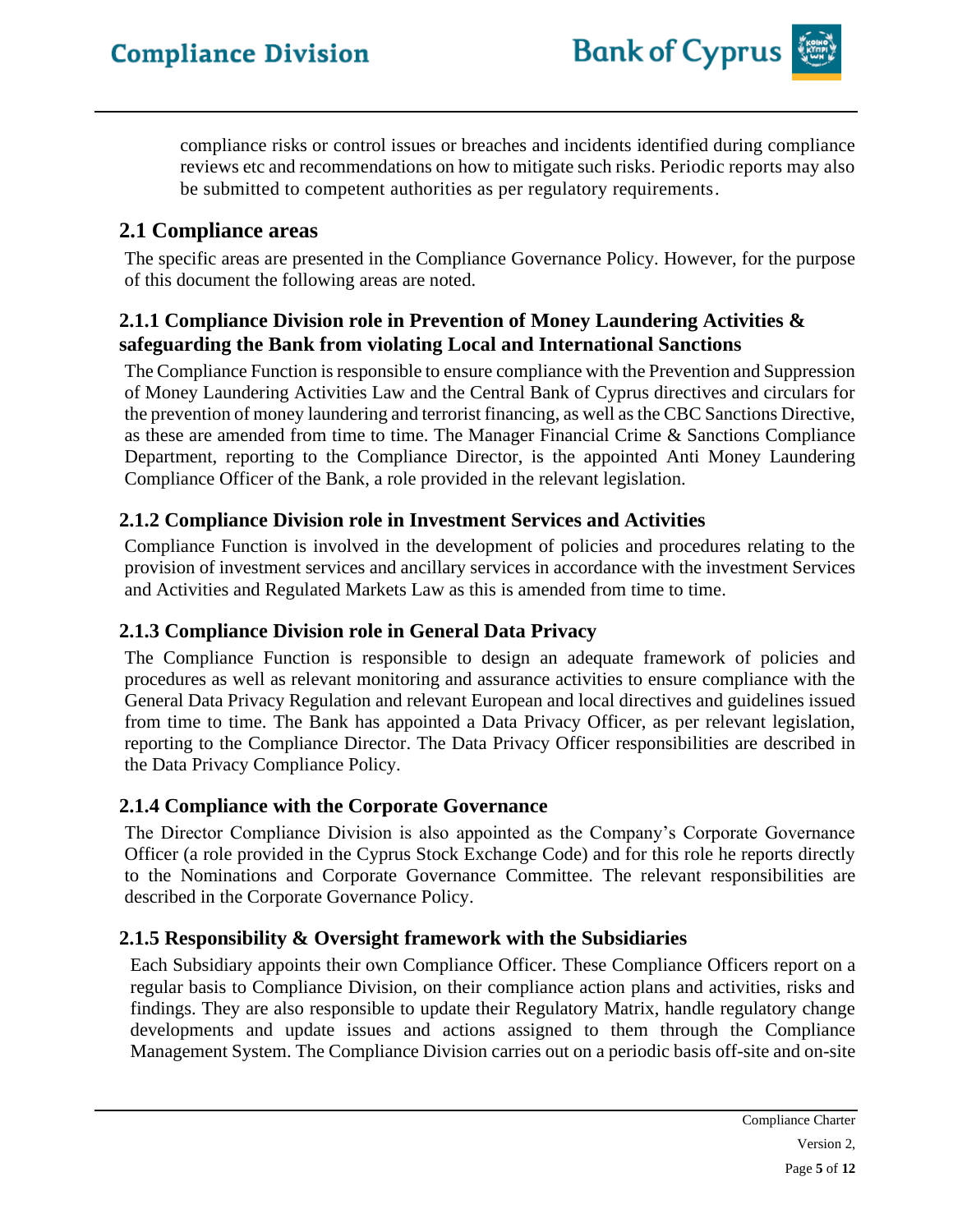compliance reviews of these entities in Cyprus and abroad for assessing their compliance with compliance policies and procedures applied at Group level.

Compliance Division contributes to the performance appraisals and provides approval for the appointment of the Compliance Officers of the Subsidiaries.

## <span id="page-5-0"></span>**3. Cooperation with the Organization - Local Compliance Officers**

- Local Compliance Officers (LCOs) are appointed in various departments/divisions of the Bank. The LCOs act as liaisons between Compliance Division and their department/division and they aim at facilitating the dissemination of compliance culture within the Group. The LCOs may have other operational responsibilities within their departments/divisions as well.
- They are responsible to support their management for compliance with regulatory changes, addressing compliance issues and implementing controls in adherence to compliance principles. Furthermore, they are responsible for further identifying, measuring, monitoring, and reporting risks and ensuring compliance with internal and external requirements within their department. The LCOs report regularly to Compliance Division.
- As LCOs they have a formal status within their department and are entitled to have access to the information and personnel necessary to carry out their responsibilities.
- KPIs are in place in each LCO's performance assessment, to fully reflect and recognise the importance of the role and the time needed to effectively perform LCO duties.
- In their capacity as LCOs these employees have dual reporting; to their local Management and to Compliance Division. This is reflected in the performance appraisal system since Compliance contributes in their annual appraisal as well as in the LCO appointment process, whereby the approval for the assignment of each LCO is given by Compliance.
- Compliance Division is responsible to provide relevant training to the LCOs and ongoing support to carry out their LCO duties.

## <span id="page-5-1"></span>**4. Standing of Compliance Division within the Organisation**

The Bank of Cyprus applies the three lines of defense model as a framework for effective risk and compliance management and control. More details on this model are provided in the 'Control Functions Common Operational Framework' document that is approved by the Audit and Risk Committees.

## <span id="page-5-2"></span>**5. Independence and Reporting Lines**

The Compliance Function's independent status is formalised and communicated through this Compliance Charter.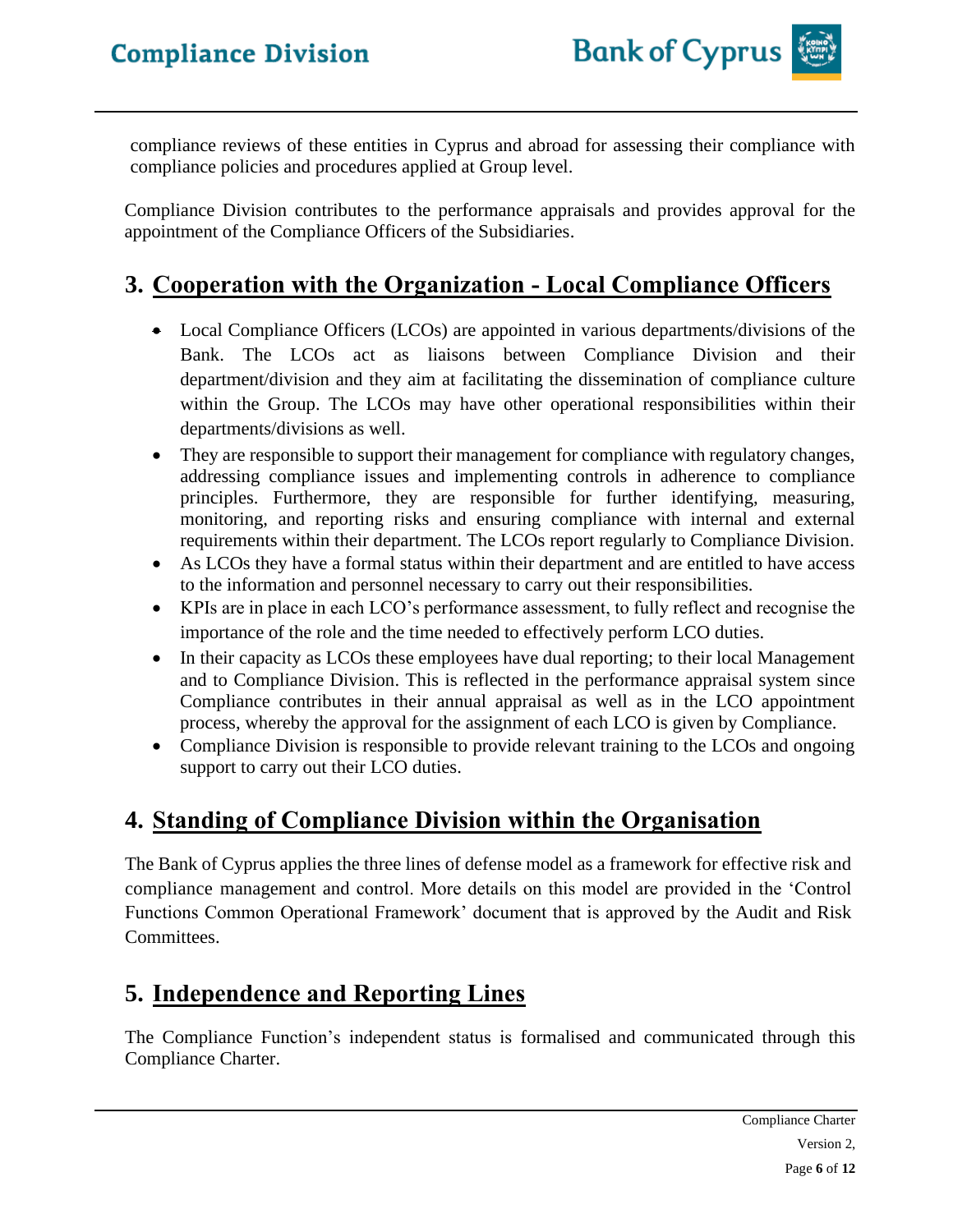Compliance Division is independent from the business activities and support units it monitors and controls as well as from the other control functions. Compliance staff does not perform any tasks that fall within the scope of the activities that compliance function is intended to monitor and control or create potential conflicts of responsibilities. The remuneration of Compliance staff is not linked to the performance of the activities monitored/controlled by Compliance Division.

The Compliance Division is headed/led by the Director Compliance Division who is appointed by the Board of Directors subject to the prior written approval of the Central Bank of Cyprus. The Director Compliance Division functionally reports directly to the Audit Committee of the Board of Directors and solely for matters of administration, he has a line of reporting/communication with the CEO.

This second (administrative) line of reporting does not relate to any form of overseeing of the compliance function, thus potentially compromising its independence and the role of the Audit Committee. It is rather set to facilitate the smooth operation of the Division's administrative operations and the alignment of the Bank's strategy and priorities with the compliance program.

Compliance budget is approved by the Audit Committee which ensures that it is sufficiently flexible to adapt to variation in response to developments.

Compliance Division has the right/obligation to report its findings and assessments directly to the Board of Directors and its Committees independent from senior management.

The Director Compliance Division has direct access to the Board of Directors through the Audit Committee and the Nominations and Corporate Governance Committee. He/she attends on a regular basis and at least quarterly, Audit Committee meetings to present compliance and data privacy matters and the Nominations and Corporate Governance Committee for corporate governance matters, without the presence of executive members of the Board. He also attends on invitation the Ethics, Conduct and Culture Committee to provide input on ethics and culture matters. Relevant papers are submitted directly to these Committees and where appropriate they are copied to the CEO or the Executive Committee.

The performance appraisal of the Compliance Director is performed by the Chairman of the Audit Committee and it is subsequently submitted to the management body. The Chairman of the Audit Committee in concluding his appraisal of the Compliance Director, may also seek some comments from the CEO further to the daily administrative relationship that exists and is described above.

The annual compliance program is reviewed and approved by the Audit Committee.

The Audit Committee annually reviews and assesses the independence, adequacy and effectiveness of the Compliance Function. In this respect, a declaration of the organisational independence of the Compliance Division is being submitted to the Audit Committee to be considered together with the annual performance appraisal of the Compliance Director.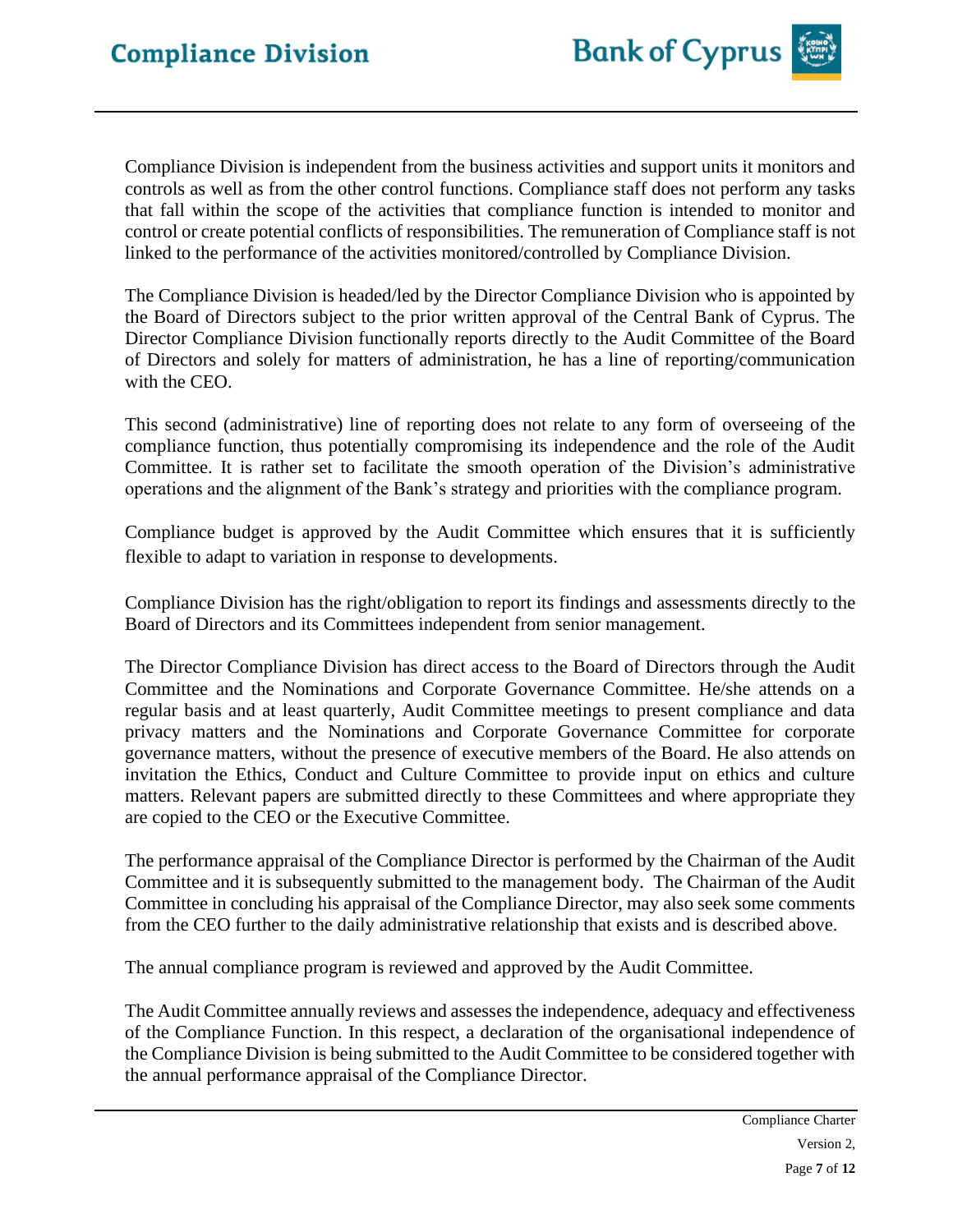Whenever practicable and without jeopardising the competence and expertise of the Compliance Division, staff are periodically rotated within the Division or from other areas of the Bank to ensure that an individual's capacity and critical judgment is not called into question because of possible loss of objectivity from continuously performing similar tasks or routine tasks. Staff rotations are governed and are conducted in accordance with the relevant policy set by the Bank's Human Resources Division which, among others, takes into account the avoidance of conflict of interest and minimum disruption of the operations of the Compliance Function.

For matters of corporate governance, the Director Compliance Division reports directly to the Nominations and Corporate Governance Committee of the Board.

## <span id="page-7-0"></span>**6. Authority**

For the compliance function to carry out its compliance responsibilities effectively, its staff has the right to

- Initiate communication with any staff member and obtain full and unconditional access to all records and files and any other information necessary in order to carry out their responsibilities. This also includes the right to obtain information and/or explanations from all staff members that the function reasonably believes are necessary to perform its duties.
- Require all members of Management and staff to supply such information and explanations required promptly.

All staff of the organisation shall assist the function by supplying the information requested.

The organisation must ensure that compliance staff has appropriate data systems and support at their disposal, with access to the internal and external information necessary to meet their responsibilities.

# <span id="page-7-1"></span>**7. Relationship of Compliance with other Control Functions and Legal Services**

## <span id="page-7-2"></span>**7.1 Relationship with other Control Functions**

The relationship between Control Functions is described in the 'Control Functions Common Operational Framework'. In addition, it is noted that Compliance activities and framework are subject to periodic audit by Internal Audit.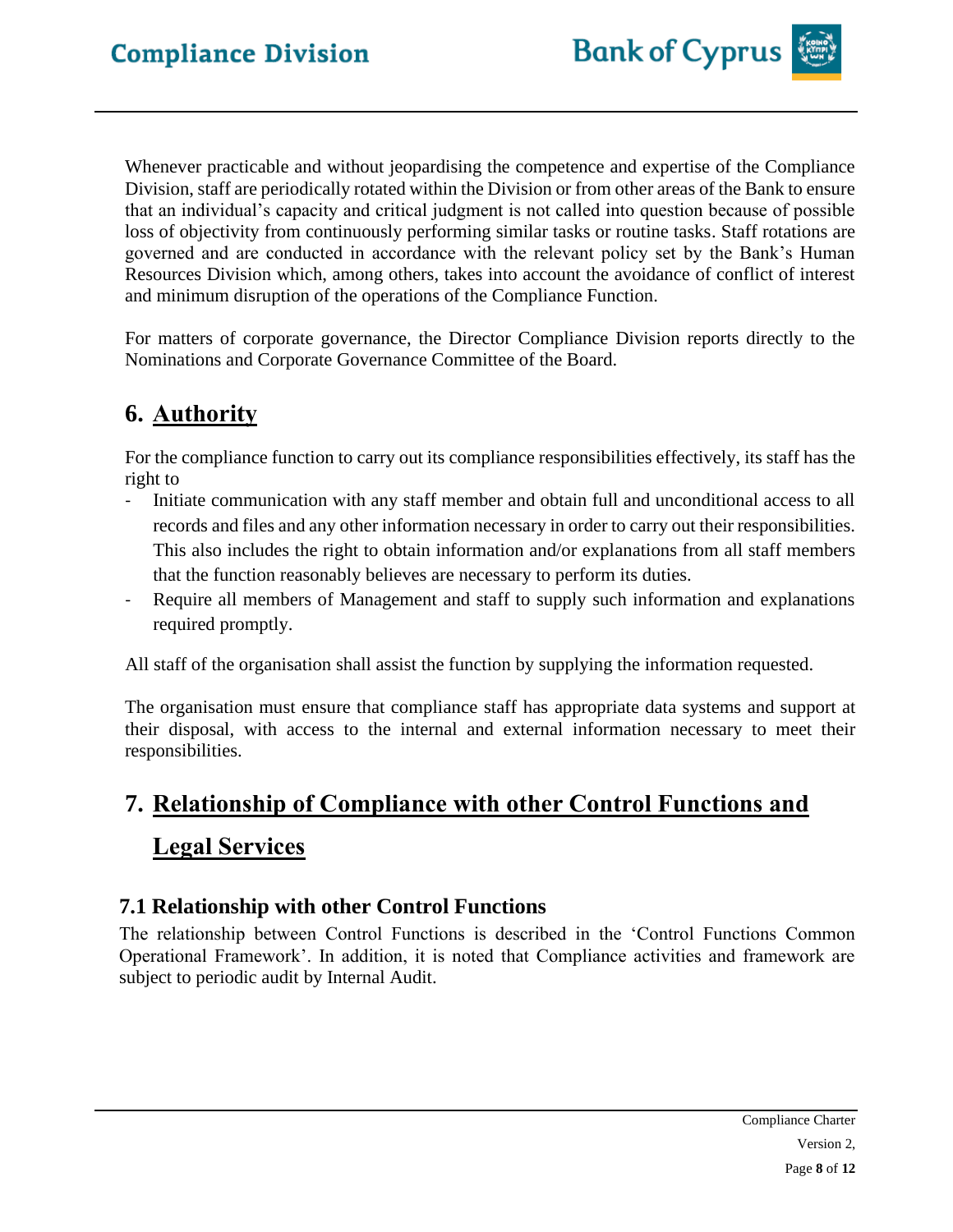

### <span id="page-8-0"></span>**7.2 Cooperation with Legal**

In general, Compliance shall seek legal and interpretative advice on compliance related matters from Legal Services Department and should external legal consultation be required for specialised matters, external legal services should be sought by Legal Services Department.

Concerning expert legal advice on Money Laundering /Terrorist Financing matters i.e. sanctions, Compliance function has the right to select and appoint its own associates, through the established Bank procedures and obtain relevant consultation directly when needed.

## <span id="page-8-1"></span>**8. Communication with Regulators and Industry bodies**

Where possible, Compliance Function representatives liaise with regulators and industry bodies and participate in industry meetings to improve compliance knowledge and understanding of the regulations and exchange views on compliance related matters.

Meetings with the Central Bank of Cyprus are held at least annually to discuss compliance work, risk analysis, findings and recommendations.

## <span id="page-8-2"></span>**9. Standards**

As regards their responsibilities, Compliance staff shall keep abreast of sound compliance practises and relevant standards on compliance-related issues.

Compliance Division should have an adequate number of qualified staff both at parent and subsidiary level. All Compliance staff should be properly trained on an on-going basis.

## <span id="page-8-3"></span>**10. Responsibility and Accountability of Director Compliance**

The Director Compliance Division has distinct responsibility for the Compliance Division. He/She shall not be removed without prior approval of the Board of Directors and he/she has direct access to the Board where necessary.

The Director Compliance is responsible for:

(a) ensuring the objectivity and independence of the compliance function.

(b) acquiring human resources with sufficient qualifications and skills to ensure the competence of the compliance function to carry out its tasks and responsibilities.

(c) continually assessing and monitoring the skills necessary to carry out the function's duties to the required level.

(d) ensuring the appropriate ongoing training of staff in order to carry out the increasing diversity of tasks as a result of the introduction of new products and processes, changes to regulations or professional standards and other developments in the financial sector.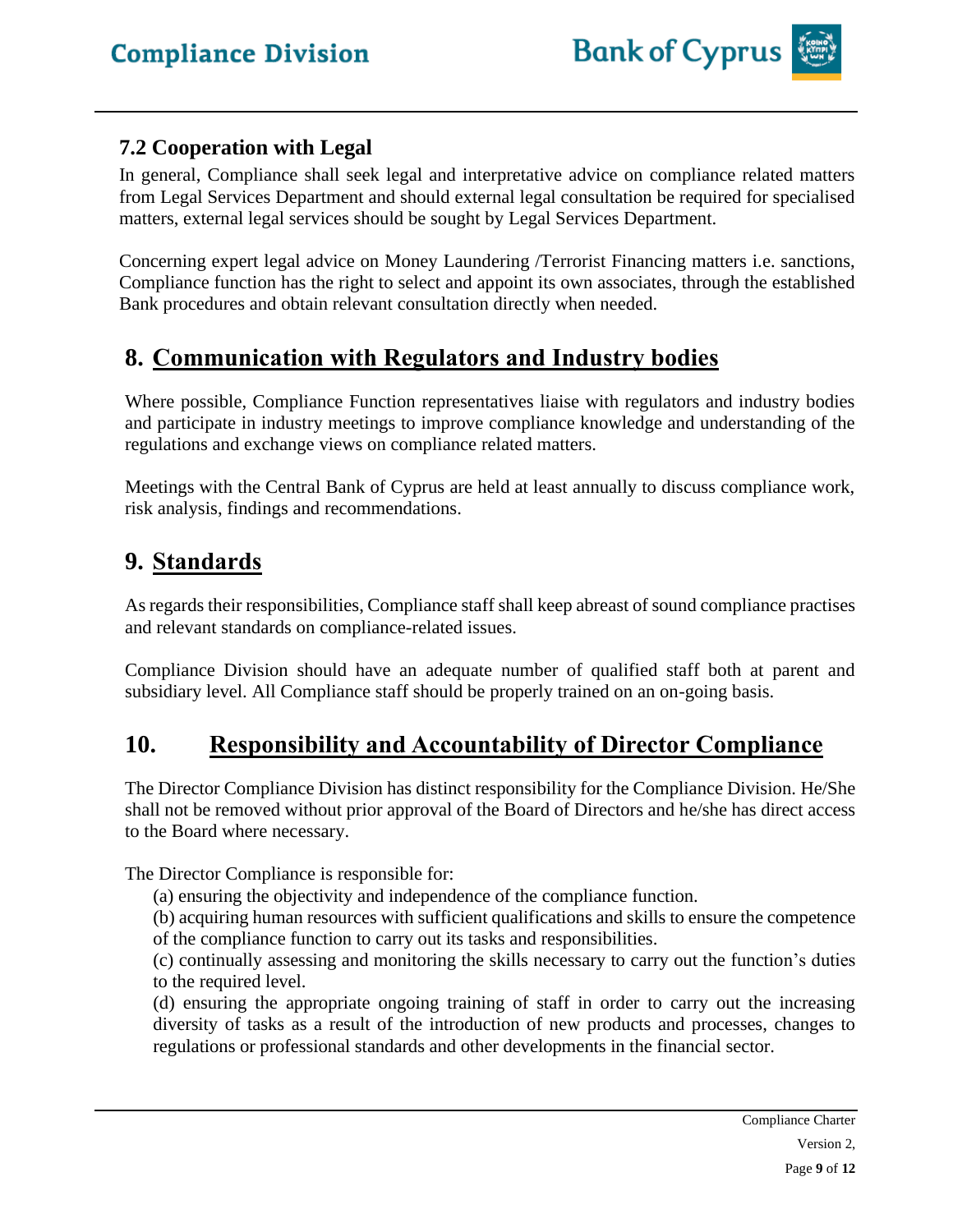# **Compliance Division**



(e) promptly informing the heads of other internal control functions of any findings relating to them.

(f) submitting reports to the Board and relevant committees and attending their meetings to present the said reports and provide additional information and/or clarification or assistance on managing the issues raised

(g) preparing and delivering to newly appointed members of the Board, in coordination with the secretary of the management body, an induction seminar adequately covering the respective areas of responsibilities of the compliance function with references to the responsibilities of the Board and the requirements of the regulatory framework.

(h) expressing an opinion on the selection as well as the fitness of the persons in charge of the compliance functions of subsidiaries in Cyprus and abroad as well as foreign branches and the appointed LCOs as mentioned above.

(i) updating the Central Bank of any significant findings on, or developments that came to his/her attention that have material impact on, the institution's risk profile and of any significant changes in the structure and functions of the compliance function.

(j) holding meetings with the Central Bank at least once annually or at any other interval the Central Bank may require discussing the scope and coverage of the work of the internal control function, its risk analysis, findings and recommendations.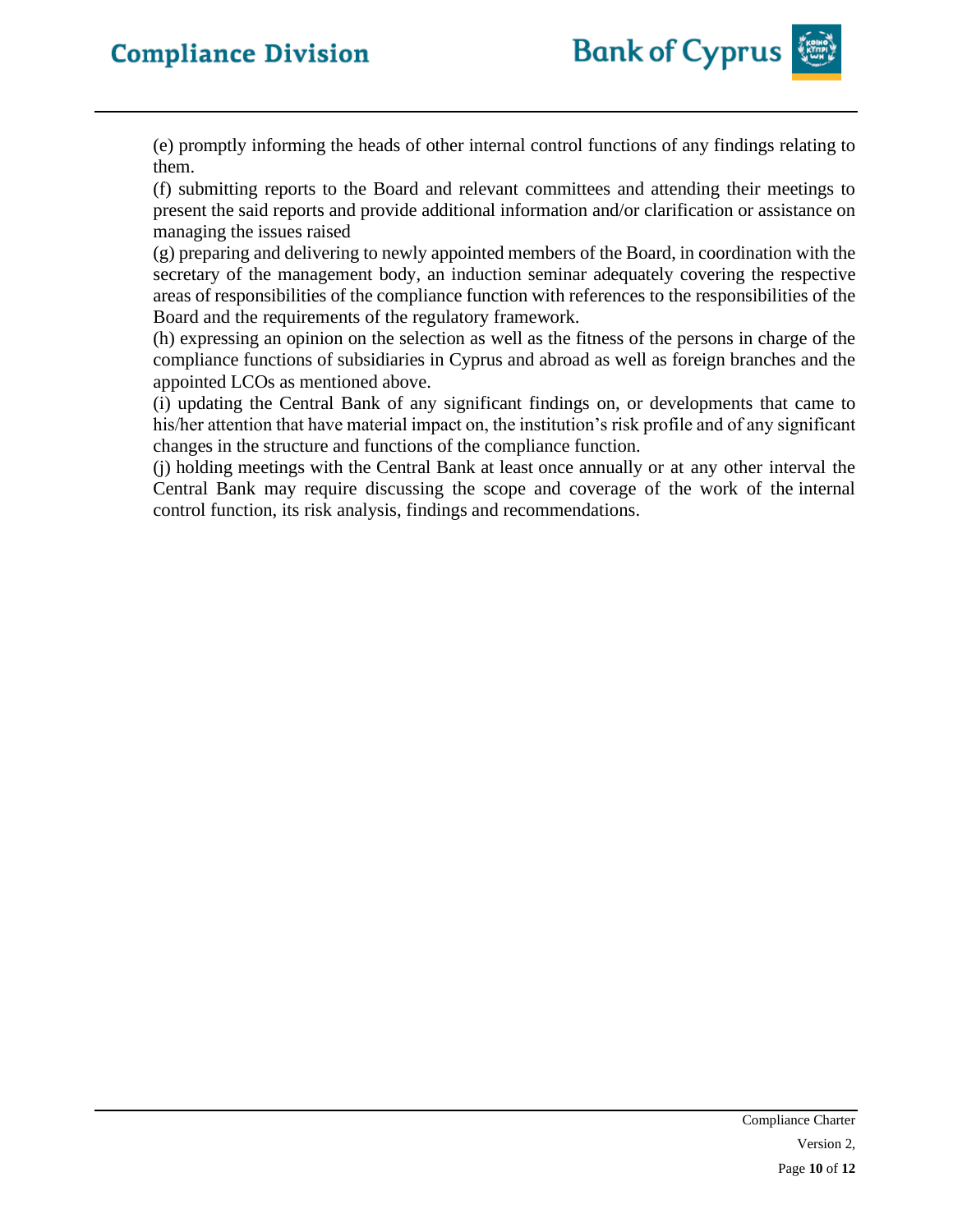

## **DOCUMENT HISTORY**

Tracing Table

<span id="page-10-1"></span><span id="page-10-0"></span>

| Version | Approval   | <b>Initiator</b>           | <b>Changes with Reference to Paragraphs</b>       |
|---------|------------|----------------------------|---------------------------------------------------|
|         | Date       |                            |                                                   |
| 1.0     | 29/06/2020 | Compliance Division        |                                                   |
| 2.0     | 30/08/2021 | <b>Compliance Division</b> | 1, 2C, 2D, 2.1, 2.1.1, 2.1.3, 2.1.5, 3, 4, 5, 7.1 |